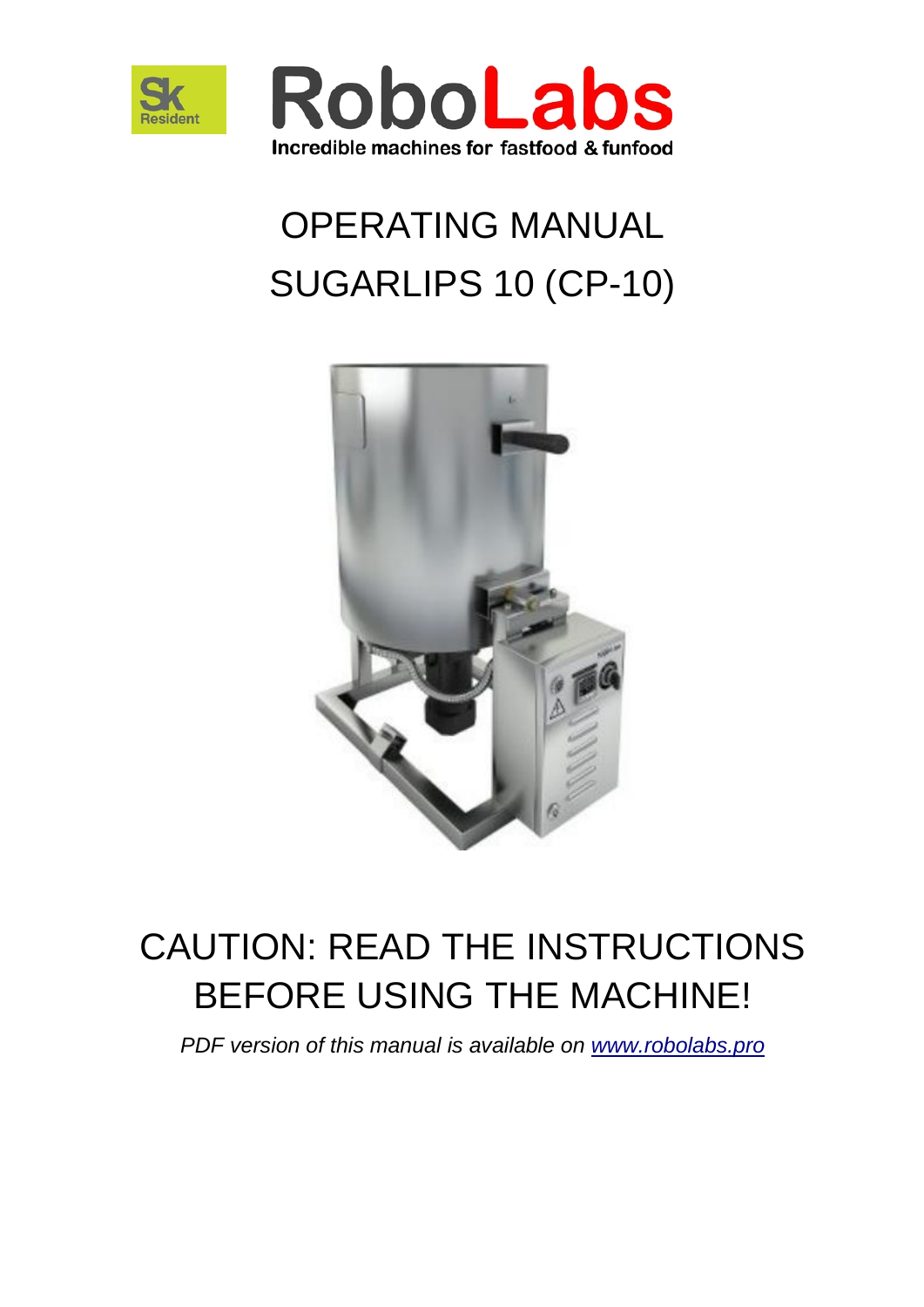# Table of contents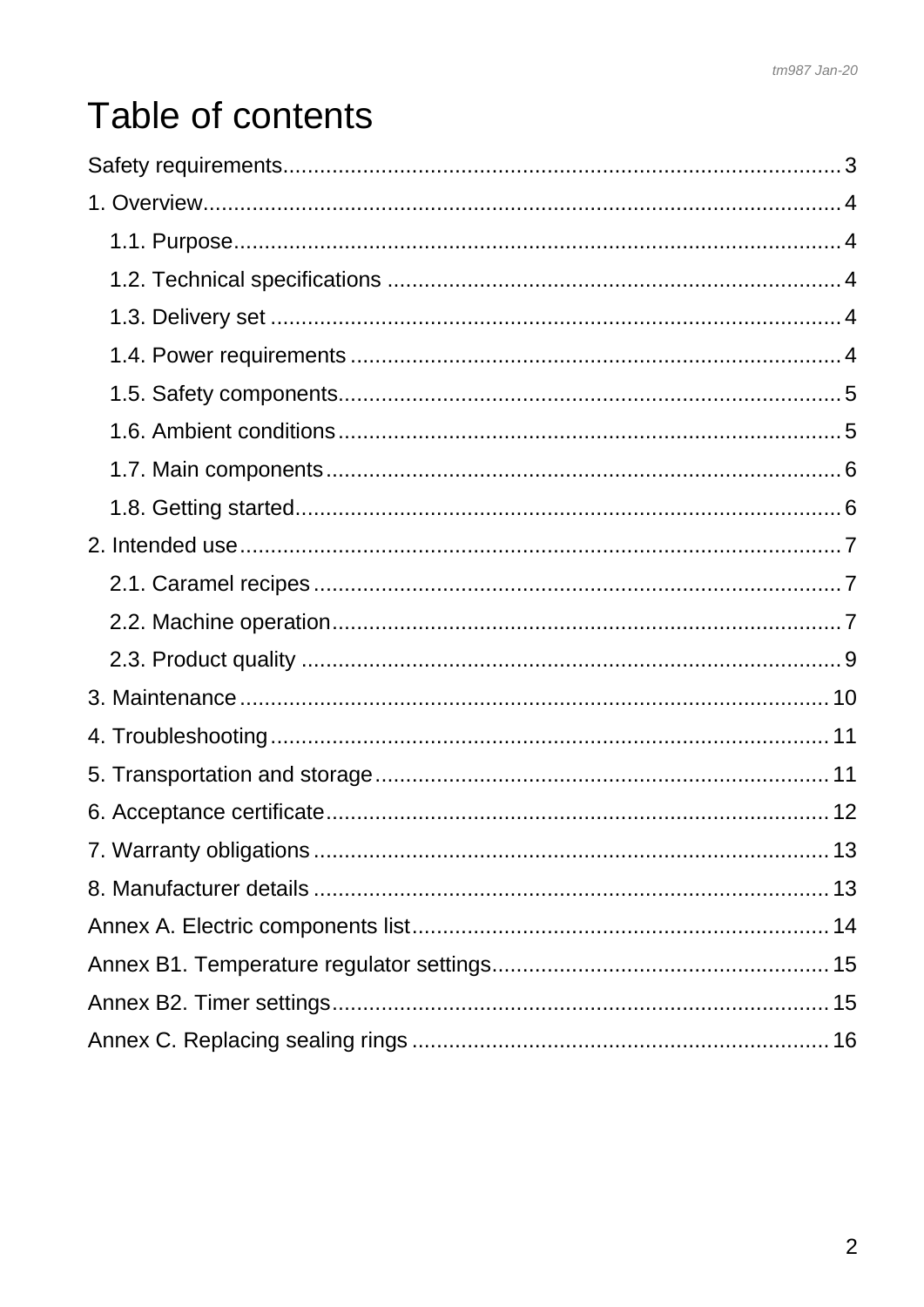# <span id="page-2-0"></span>Safety requirements



DO NOT DISASSEMBLE CARAMELIZER OR REMOVE SEPARATE COMPONENTS WHILE EQUIPMENT IS CONNECTED TO THE MAINS!



READ CAREFULLY THE MANUAL BEFORE START! ONLY INSTRUCTED PERSONNEL ARE ALLOWED TO OPERATE THE MACHINE!



IT IS PROHIBITED TO RUN THE MACHINE WITH EMPTY KETTLE! IT WILL LEAD TO MACHINE OVERHEATING AND FAILURE!



DO NOT USE THE MACHINE FOR MIXING HEAVY OR ABRASIVE PRODUCTS!



MANY PARTS ARE HOT WHILE IN OPERATION! BURN HAZARD!



BEWARE OF MOVING PARTS OF THE MACHINE WHILE IN OPERATION!

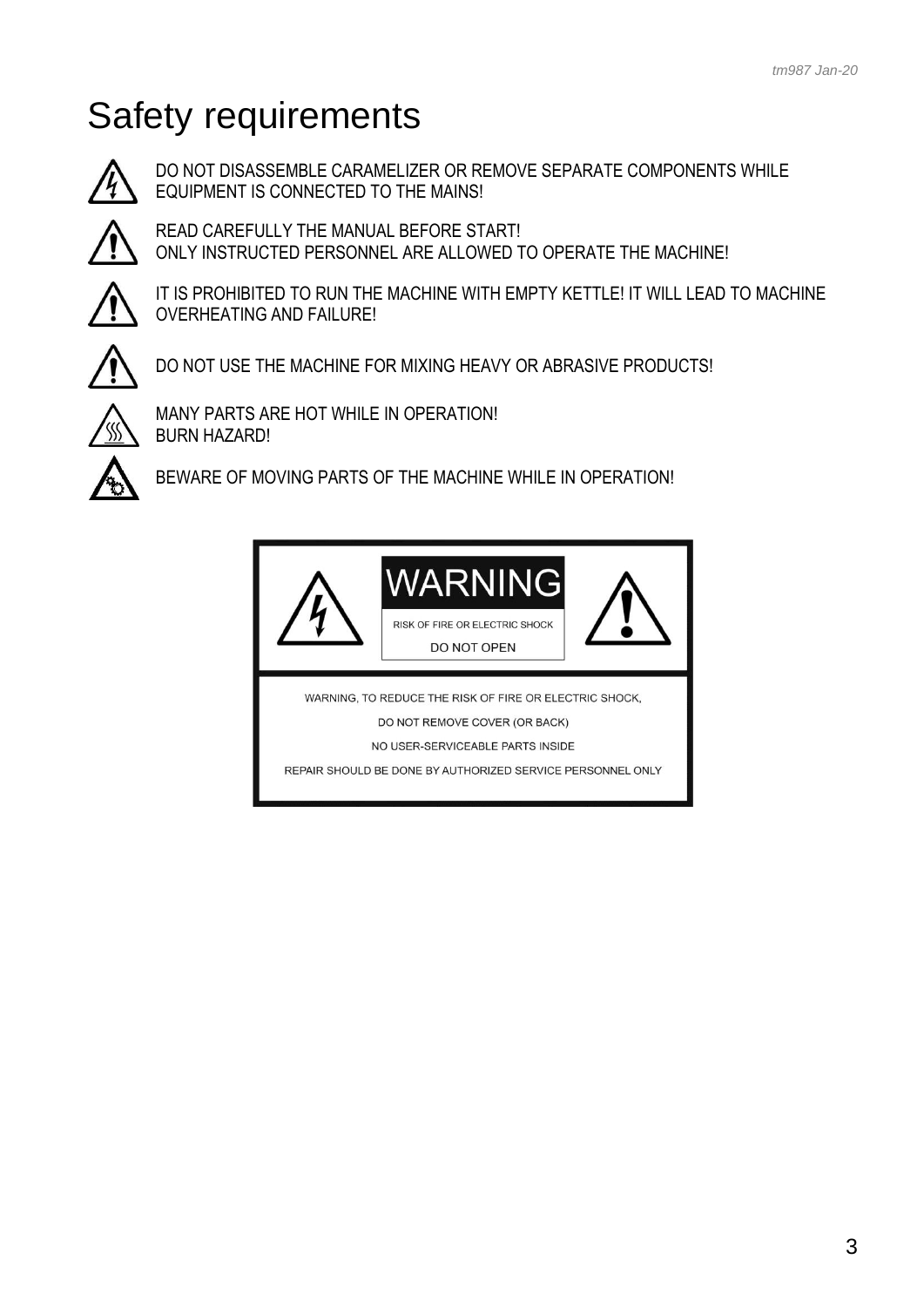# <span id="page-3-0"></span>1. Overview

## <span id="page-3-1"></span>1.1. Purpose

SugarLips CP-10 machine intended for cooking caramel and coating popped popcorn with it (hereinafter – "caramelizer" or "machine").

# <span id="page-3-2"></span>1.2. Technical specifications

| Productivity       | up to $14$ kg/hr $(30$ lbs/hr) |
|--------------------|--------------------------------|
| Kettle size        | 38 liters (10 gallons)         |
| Ampacity           | 12A                            |
| Rated voltage      | 3/N/PE AC 230/400 V 50/60 Hz   |
| Rated power        | 5.5 kW                         |
| Dimensions (LxWxH) | 760x500x900 mm                 |
| Weight             | 50 kg                          |
| Ingress protection | <b>IP22</b>                    |

# <span id="page-3-3"></span>1.3. Delivery set

| Caramelizer                                                           | 1 pc  |
|-----------------------------------------------------------------------|-------|
| Popcorn container 38 liters (10 gallons)                              | 1 pc  |
| Kettle lid                                                            | 1 pc  |
| Spare parts set (PTFE mixer pad, PTFE and rubber sealing rings) 1 set |       |
| Documentation                                                         | 1 set |
|                                                                       |       |

### <span id="page-3-4"></span>1.4. Power requirements





CONNECTIONS MUST BE DONE ONLY BY QUALIFIED ELECTRICIAN!



IF SUPPLY CORD DAMAGED, IT MUST BE REPLACED BY MANUFACTURER, SERVICE AGENT, OR QUALIFIED PERSONS IN ORDER TO AVOID HAZARD!

It is necessary to periodically check electric connections, including grounding connection. Whenever any fault conditions are found, do not turn the equipment on, and call for qualified electrician!

Equipotential bonding wire (up to 10 sq.mm) shall be connected to screw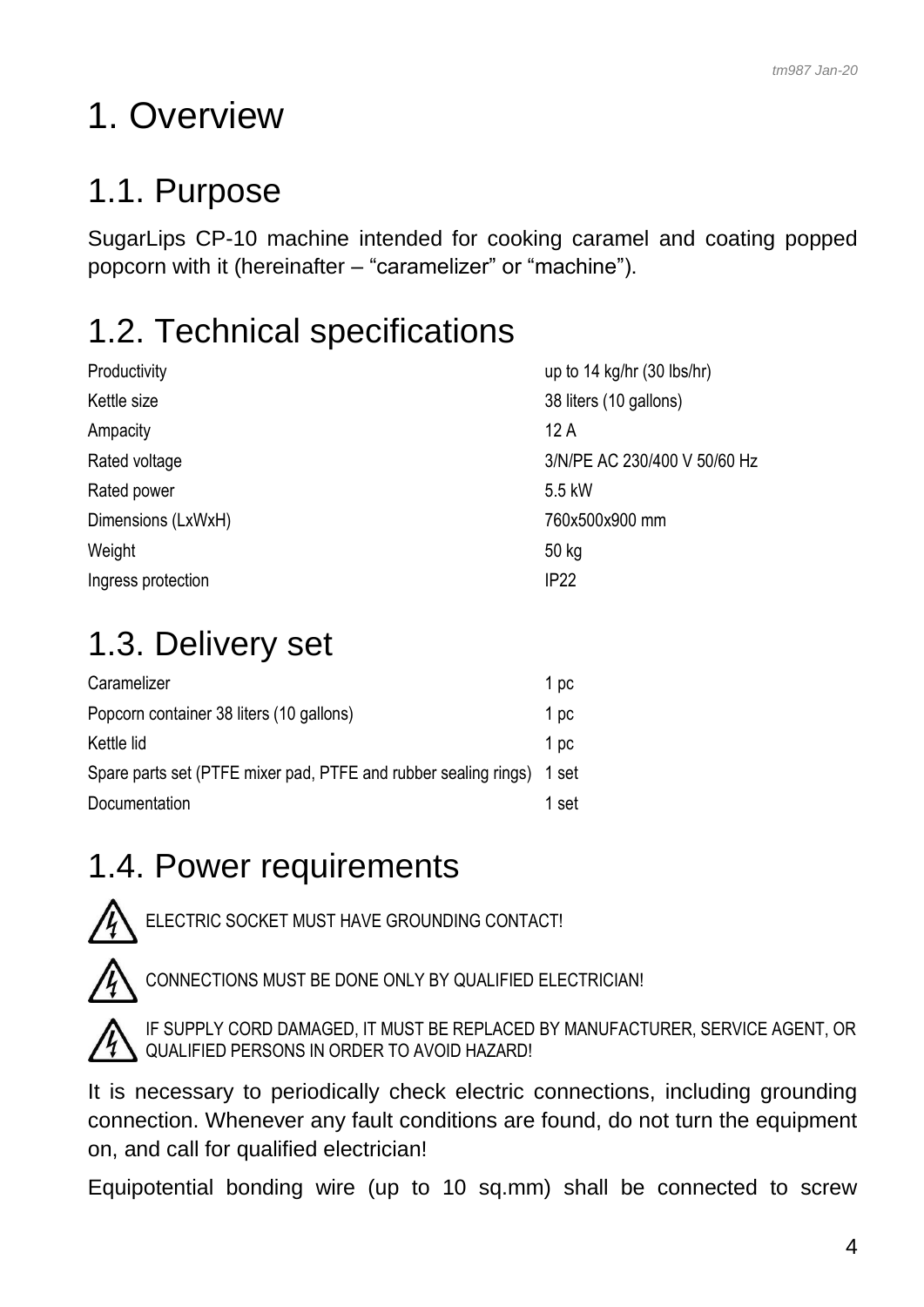terminal marked with IEC 5021 sign.

Cable plug is not included in the delivery set. Use a 16 A plug. Refer to the wiring diagram on the power cord label.

᠊ᡩ

It is necessary to check electric wires and ground connection of the machine periodically. In case of faults found, an electrician must be called. It is allowed to turn the machine on only after all the issues are resolved.

## <span id="page-4-0"></span>1.5. Safety components

The machine can be turned off in any time with the main switch on the front panel.

There is an emergency temperature regulator located in heating elements area. In case of excessive or uncontrolled heating it will cut off power supply to the heaters.

### <span id="page-4-1"></span>1.6. Ambient conditions

The equipment must be operated at the ambient temperature from +5° to +40°C and relative humidity not more than 45% at 40°C. The temperature decreasing related to RH increasing, for example, 90% of RH at 20°C. Altitude above sea level should not exceed 1000 m. Ingress protection rating IP22 (IEC 60529).

During the operation, machine emits a lot of steam and heat. It is essential to provide exhausting hood (800x800 mm, 500 cu.m/hr or more) installed over the kettle.

Ambient conditions have strong impact on the end product quality. See section 2.3 for more details.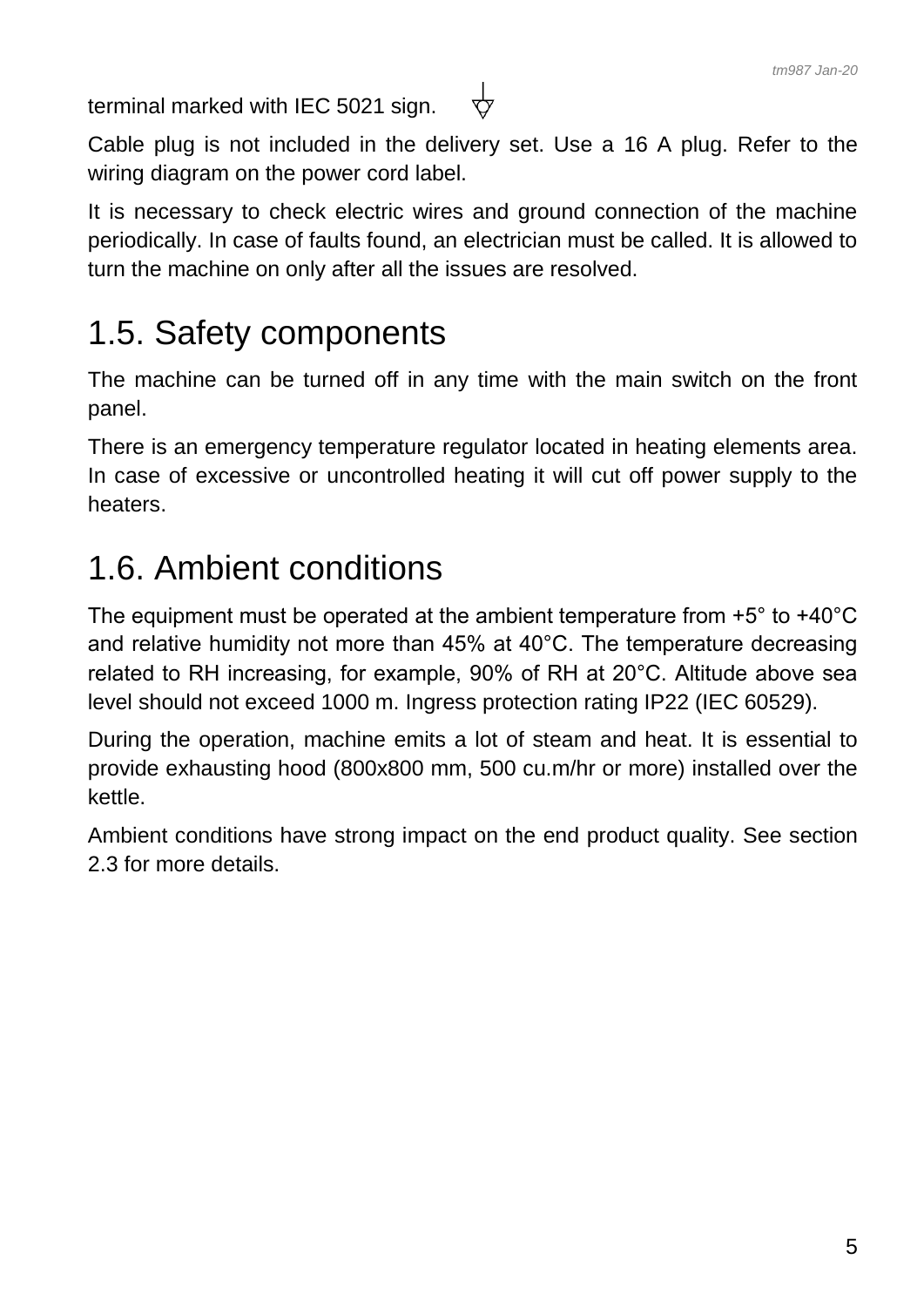## <span id="page-5-0"></span>1.7. Main components

Caramelizer has following components: 1 – Kettle with mixer and heaters; 2 – Control unit; 3 – Mount base, see Fig.1:



Fig. 1 Main components

### <span id="page-5-1"></span>1.8. Getting started

Unpack machine carefully, check delivery set, and remove protective film from all surfaces. Put the machine on special table (not included in the delivery set). Connect to electric service.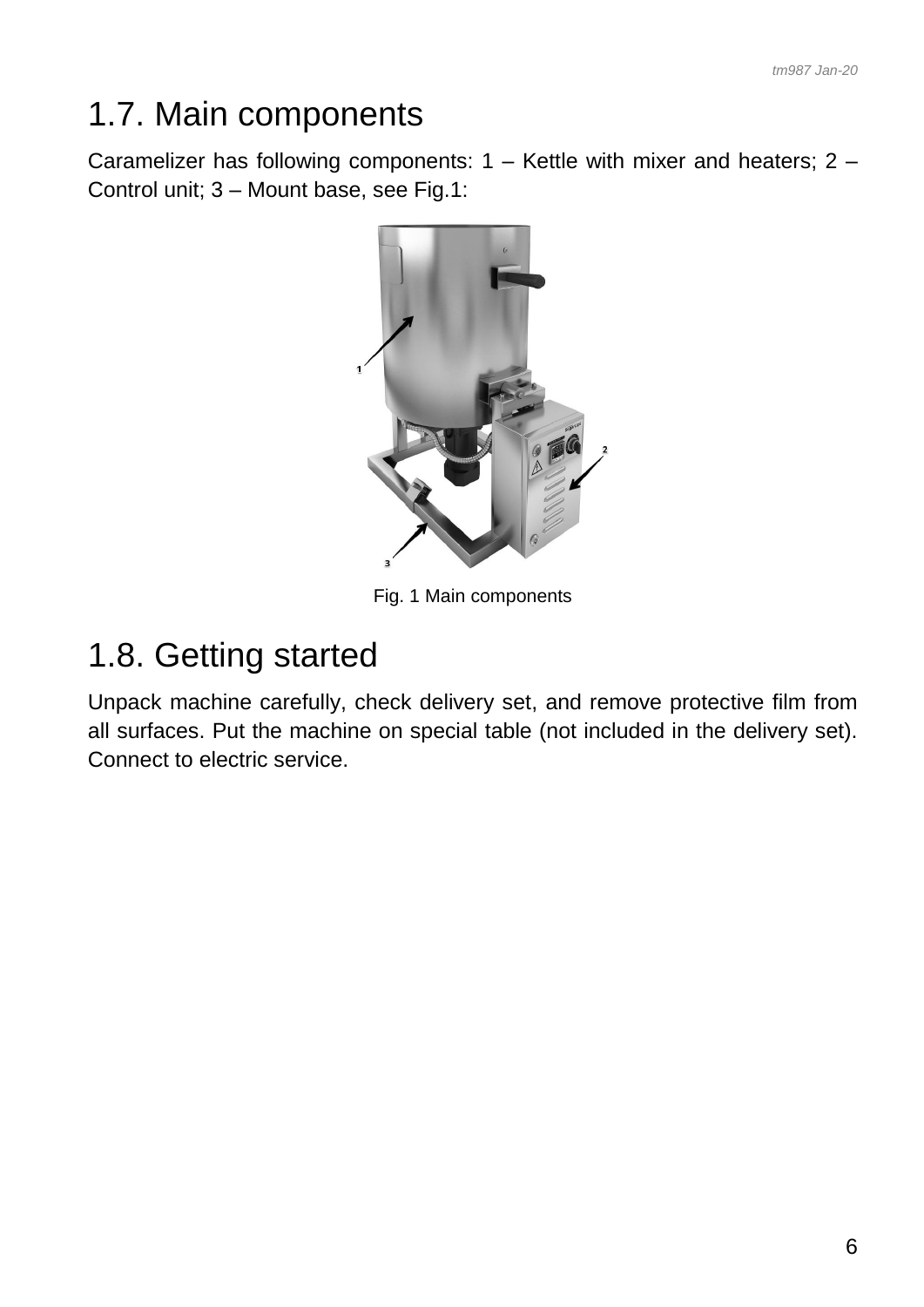# <span id="page-6-0"></span>2. Intended use

## <span id="page-6-1"></span>2.1. Caramel recipes

Below are few caramel recipes to start with. Depending on customer's needs, those recipes may be modified or substituted with your own recipes. Feel free to experiment with different recipes to get the best results.

### *Caramel recipe no. 1:*

Super Caramel Premix or similar – 1300 g Sugar (beet or cane) – 1200 g Coconut oil or butter – 200 g Water – 500 g Lecithin Free-N-Easy<sup>1</sup>

### *Caramel recipe no. 2:*

Super Caramel Premix or similar – 1050 g Sugar (beet or cane) – 750 g Coconut oil or butter – 150 g Water  $-375$  q

#### *Caramel recipe no. 3:*

Super Caramel Premix or similar – 1100 g Sugar (beet or cane) – 1000 g Coconut oil or butter – 200 g Water – 300 g

### <span id="page-6-2"></span>2.2. Machine operation

-

Machine controls has following items on control panel:

<sup>1</sup> Free'N'Easy lecithin helps popcorn not to stick to each other. Lecithin should be applied onto popcorn in the middle of mixing stage.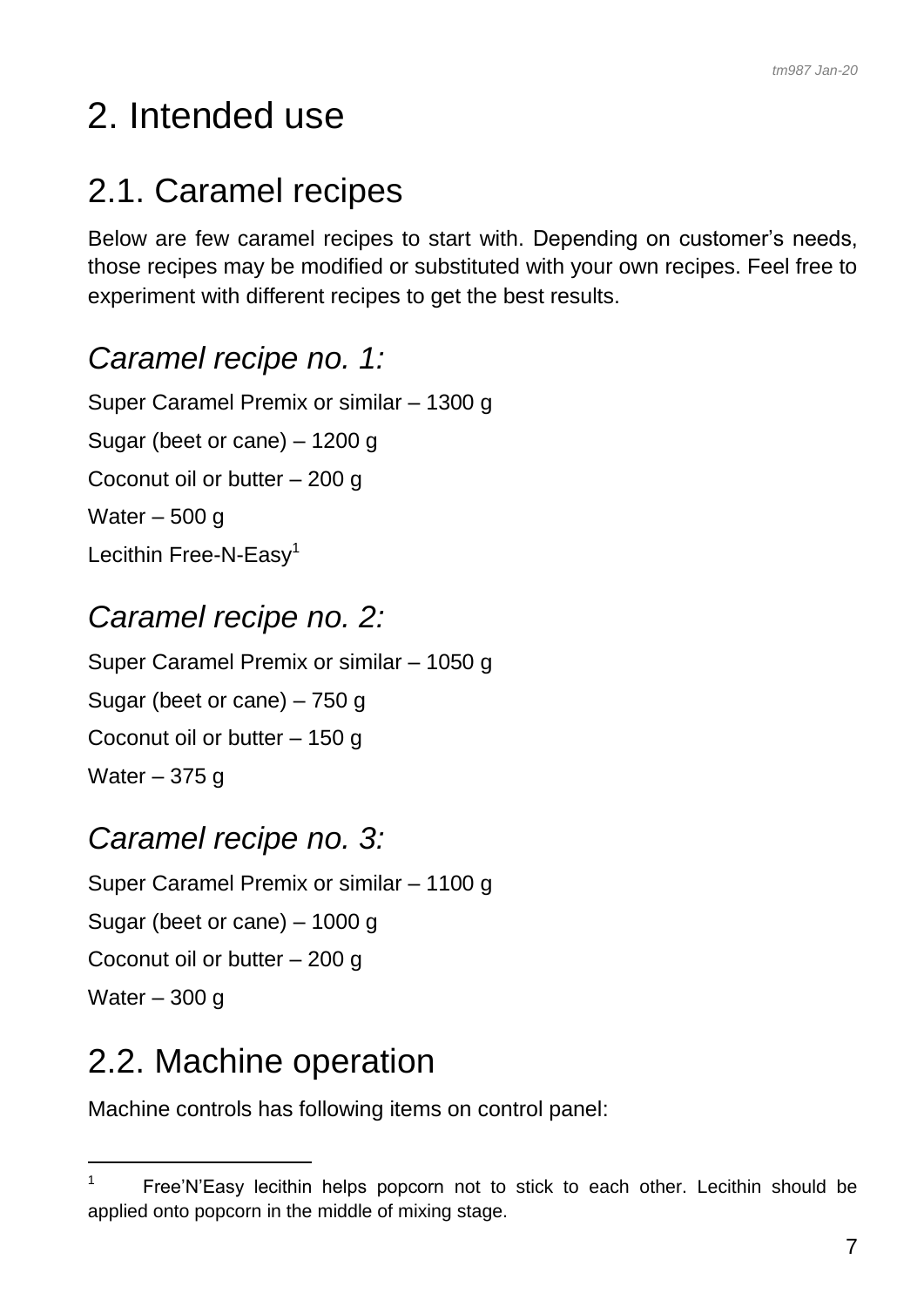- Temperature regulator
- Main switch 3-pos.

The main switch has three positions: HEATING, OFF, MIXING.

### *Heating stage*

The switch is in HEATING position. The mixture in the kettle is being heated and periodically stirred with the mixer, to provide proper mixing of all ingredients. Once temperature set point is reached, operator will hear the sound alarm.

### *Mixing stage*

The switch is in MIXING position. Heaters are not energized, mixer operates continuously.

### *Operation order*

To make caramel coated popcorn, do the following:

1. Apply liquid lecithin on the kettle sidewall, to minimize caramel stuck.

2. Put caramel ingredients into the kettle. Put popped popcorn into popcorn container.

3. Turn the main switch to HEATING position; adjust the temperature set point if necessary.

4. Wait for sound signal.

 $\overline{a}$ 

5. Once temperature is reached, set the switch in MIXING position and dump prepared popcorn in the kettle.

6. Apply liquid lecithin during mixing, to help popcorn being separated.

7. Once popcorn is properly coated with caramel, tip the kettle with handle, discharging popcorn onto cooling table<sup>2</sup>.

8. Once kettle is empty, get the kettle back to straight position and set the switch to OFF position.

 $2$  Cooling table is not included in the delivery set and must be purchased separately.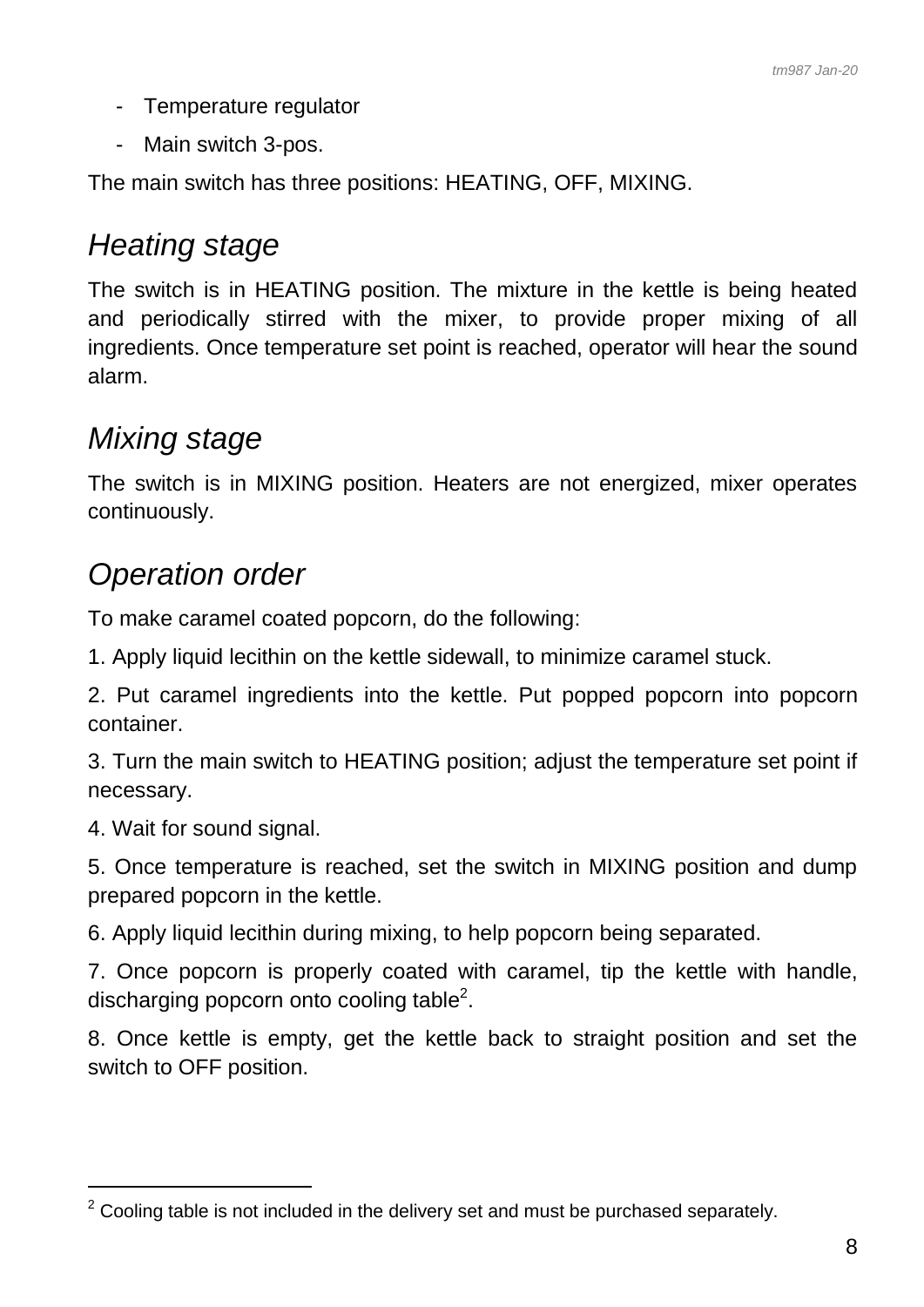### <span id="page-8-0"></span>2.3. Product quality

#### *Temperature adjustment*

Due to constructive features, temperature value set on the thermoregulator may be different, depending on recipes used. The goal is to get good taste rather than reach some temperature value.

The following recommendations will help you to find out the right temperature that should be set on the thermoregulator.

Make a batch of caramelized popcorn with default temperature setting (165°C) and give it a try.

If caramel is sticky to the tooth, it means that caramel is *undercooked*; therefore, the temperature value must be *increased*.

If caramel has bitter taste with hint of burnt, it means that caramel is *overcooked*; therefore, the temperature value must be *reduced*.

Caramel that cooked with normal temperature and properly cooled is crunchy and doesn't stick to the tooth.

#### *Popcorn crunchiness*

Crunchiness of caramel coated popcorn comes mostly from caramel layer. To be crispy, caramel should be properly cooked, which means that there is virtually no water left in the mix.

However, even if caramel is cooked properly, the result may be not so good. Popcorn is highly hygroscopic product. It is very important to make sure that popcorn you put into the machine has not more than 1.0—1.5% of moisture. Otherwise, excessive moisture will ingress into caramel layer after coating and make it sticky.

Except providing proper ambient conditions (see section 1.5), some additional equipment may be required in order to keep popcorn in good condition at intermittent stages as well as finished product.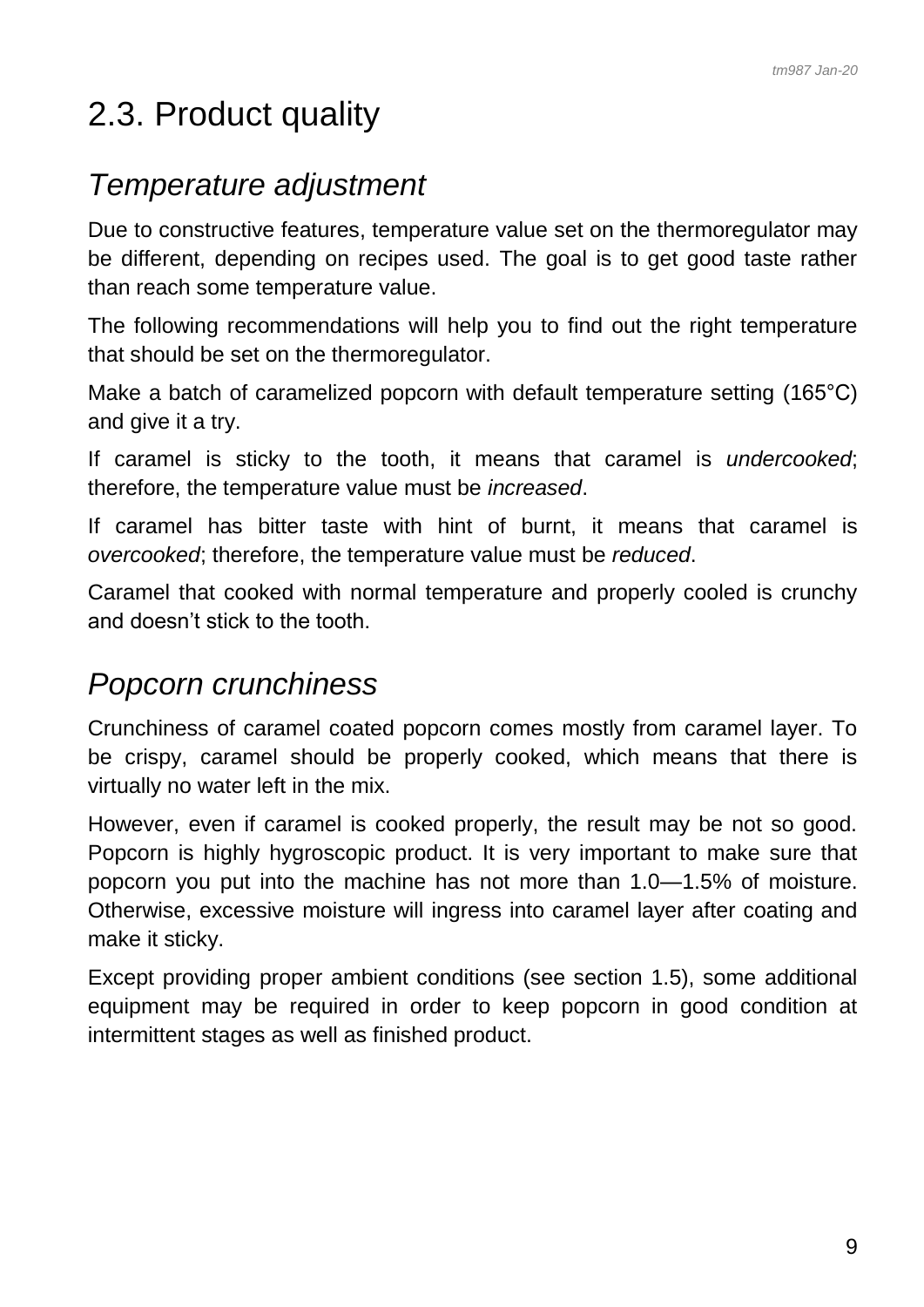# <span id="page-9-0"></span>3. Maintenance

The maintenance purpose is to keep the machine operable during the entire service life. The recommended<sup>3</sup> maintenance schedule with types of actions is presented below:

PROCEDURE **PROCEDURE** Kettle cleaning and the state of the state of the state of the state of the state once a day Outer surface cleaning and the state of the state of the state once a day

DISCONNECT THE MACHINE FROM THE MAINS BEFORE TECHNICAL MAINTENANCE!



DO NOT USE SHARP TOOLS OR ABRASIVES!



DO NOT LET ALL WATER TO BOIL OUT!

DO NOT PUT MORE THAN 2 LITERS OF WATER INTO THE KETTLE!

DO NOT REMOVE THE LID WHILE KETTLE IS HOT! HOT STEAM INSIDE! BURN HAZARD!

# *Kettle Cleaning<sup>4</sup>*

Pour *not more than* 2 liters of water in the kettle, close the kettle with lid provided in the delivery set, and turn the main switch in ON position. Wait until water is started to boil; let it boil for a few minutes, so hot water steam will be able to fill the kettle properly. Turn off the machine and let the kettle to cool down.

In case of severe carbon build ups, use special cleaning product (Heet-N-Kleen or similar).



-

DURING MACHINE OPERATION SOME AMOUNT OF DARK-COLOURED CONDENSATE MAY BE FOUND BELOW THE KETTLE, ON MIXER MOTOR HOUSING AND AROUND. IT SHOULD BE REMOVED AS NECESSARY!

 $3$  Period may be different. Maintenance procedures must be done as necessary.

 $4$  The machine must be turned on for kettle cleaning procedure.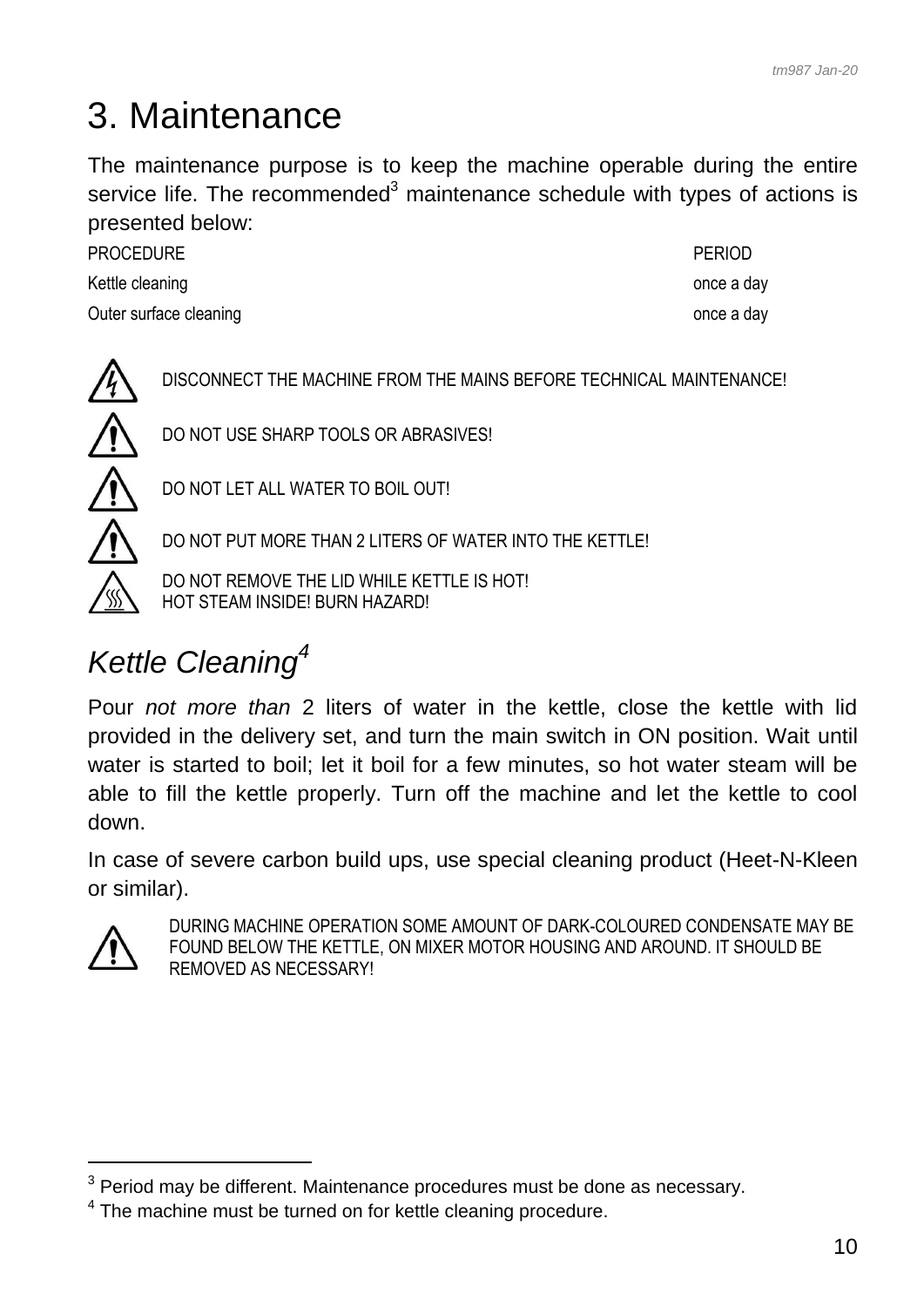# <span id="page-10-0"></span>4. Troubleshooting

| Problem                           | Possible cause              | Possible remedy                                             |
|-----------------------------------|-----------------------------|-------------------------------------------------------------|
| Caramel coated popcorn is not     | Popcorn is still too hot    | Make sure that popcorn is properly cooled                   |
| crunchy                           | Too low temperature set     | down                                                        |
|                                   | value                       | Increase the temperature set value                          |
|                                   | Improper recipe             | Use proper recipe                                           |
|                                   | Popcorn had excessive       | Make sure that moisture content of popped                   |
|                                   | moisture before coating.    | popcorn being put in the machine does not                   |
|                                   | Extreme ambient             | exceed 1.5%                                                 |
|                                   | conditions.                 | Provide proper ambient conditions and purge<br>ventilation. |
| Caramel coated popcorn is too     | Too high temperature set    | Decrease the temperature set value                          |
| dark and/or has bitter taste.     | value                       | Use proper recipe                                           |
|                                   | Improper recipe             |                                                             |
| Dark thick liquid appears under   | Irregular outer surface     | Perform cleaning as necessary, on regular                   |
| the kettle (next to the motor and | cleaning                    | basis                                                       |
| the shaft)                        | Mixer sealing rings are     | Replace the sealing rings, see Annex C.                     |
|                                   | worn out.                   | Make sure that sealing rings are put in proper              |
|                                   | Mixer sealing rings are not | order, see Annex C.                                         |
|                                   | in proper order.            |                                                             |

## <span id="page-10-1"></span>5. Transportation and storage

The equipment may be transported by any kind of covered vehicle, in accordance with transportation rules for this kind of vehicle.

Ambient temperature during the transportation and storage must be between minus 25°C and +55°C.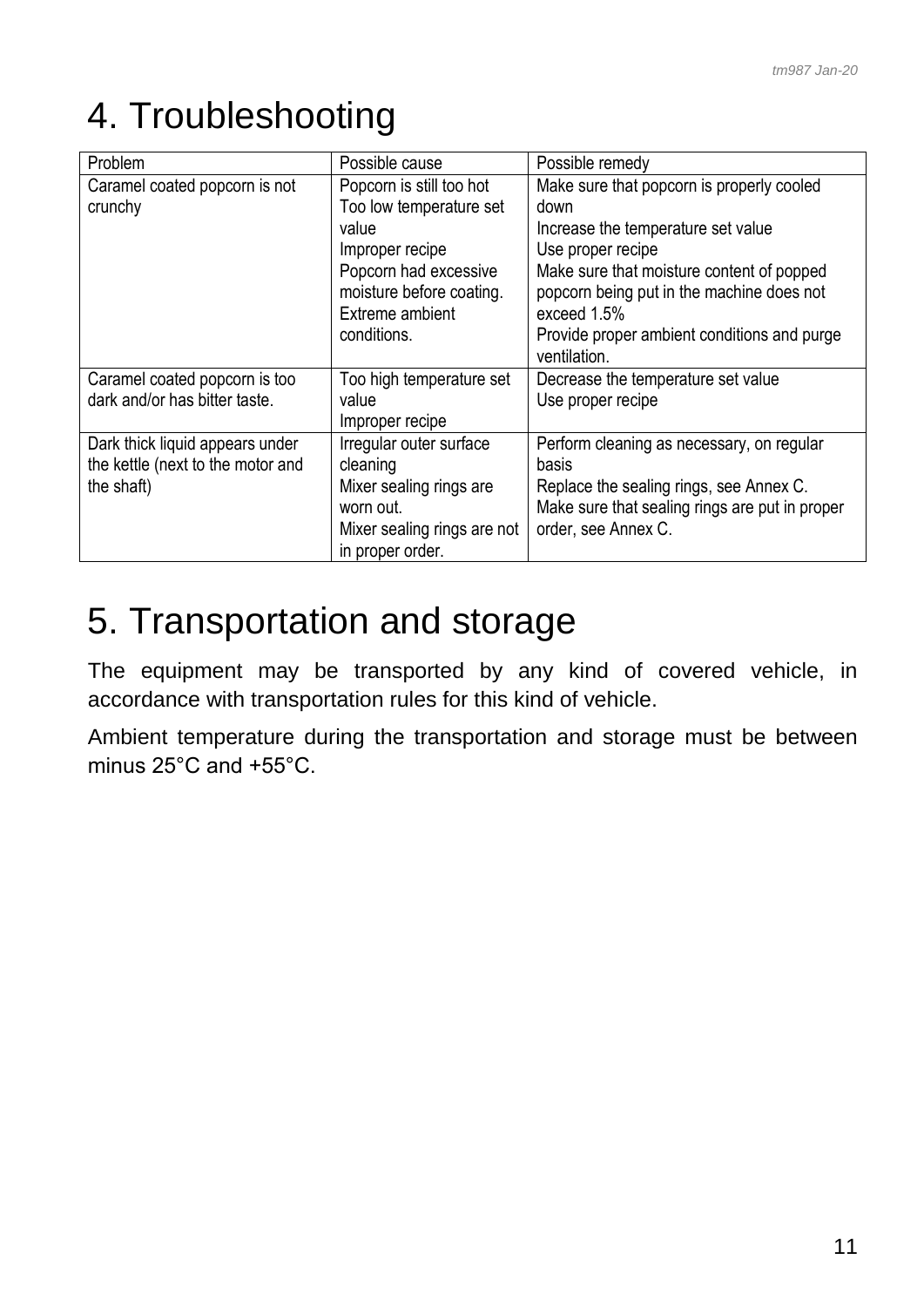# <span id="page-11-0"></span>6. Acceptance certificate

| <b>ACCEPTANCE CERTIFICATE</b>                                                                                                                    |                  |  |
|--------------------------------------------------------------------------------------------------------------------------------------------------|------------------|--|
| <b>Product Name</b>                                                                                                                              | Serial No.       |  |
| The equipment is made with accordance to mandatory requirements of the state standards, actual technical<br>documentation, and approved for use. |                  |  |
| QC Engineer                                                                                                                                      |                  |  |
| <b>STAMP HERE</b>                                                                                                                                |                  |  |
| Signature                                                                                                                                        | <b>Full Name</b> |  |

DD.MM.YYYY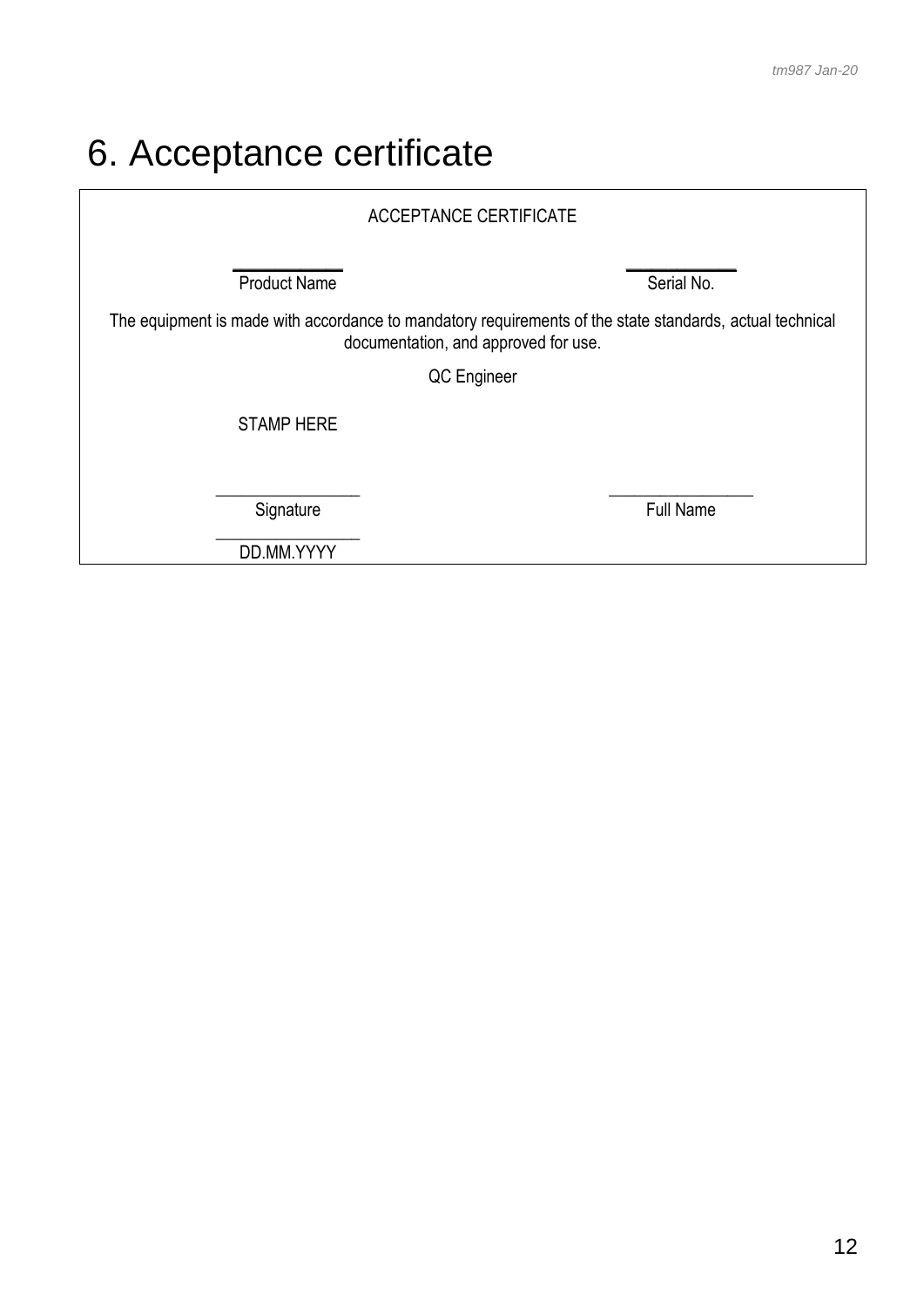# <span id="page-12-0"></span>7. Warranty obligations

The manufacturer guarantees trouble-free operation of the equipment during 12 months from the date of receiving the equipment by dealer (in accordance with transport documentation); or, in case of purchase directly through Trapeza LLC, from the purchase date, given that terms of using, transportation, and storage are met.

The warranty repair is performed upon presentation of this manual and filled warranty card with the seller's seal and the date of sale.

Technical specifications of the equipment can be changed by manufacturer at any time due to improvements and/or other reasons. Technical specifications stated in this document are intended to act as a reference point, which is necessary to evaluate suitability of the equipment for the customer's needs, and are not the subject of warranty policy.

The information stated in this document has been thoroughly checked and considered as accurate one; nevertheless, the manufacturer is not responsible for any typographical errors or misprints.

**Due to constant improvement of the equipment, technical specifications are subject to change without prior notice!**

### <span id="page-12-1"></span>8. Manufacturer details

NPO Tvertorgmash LLC 11 Industrial Street, Tver, 170000 Russia Technical support: Email: [support@robolabs.pro](mailto:support@robolabs.pro) Phone: +7 495 956 4000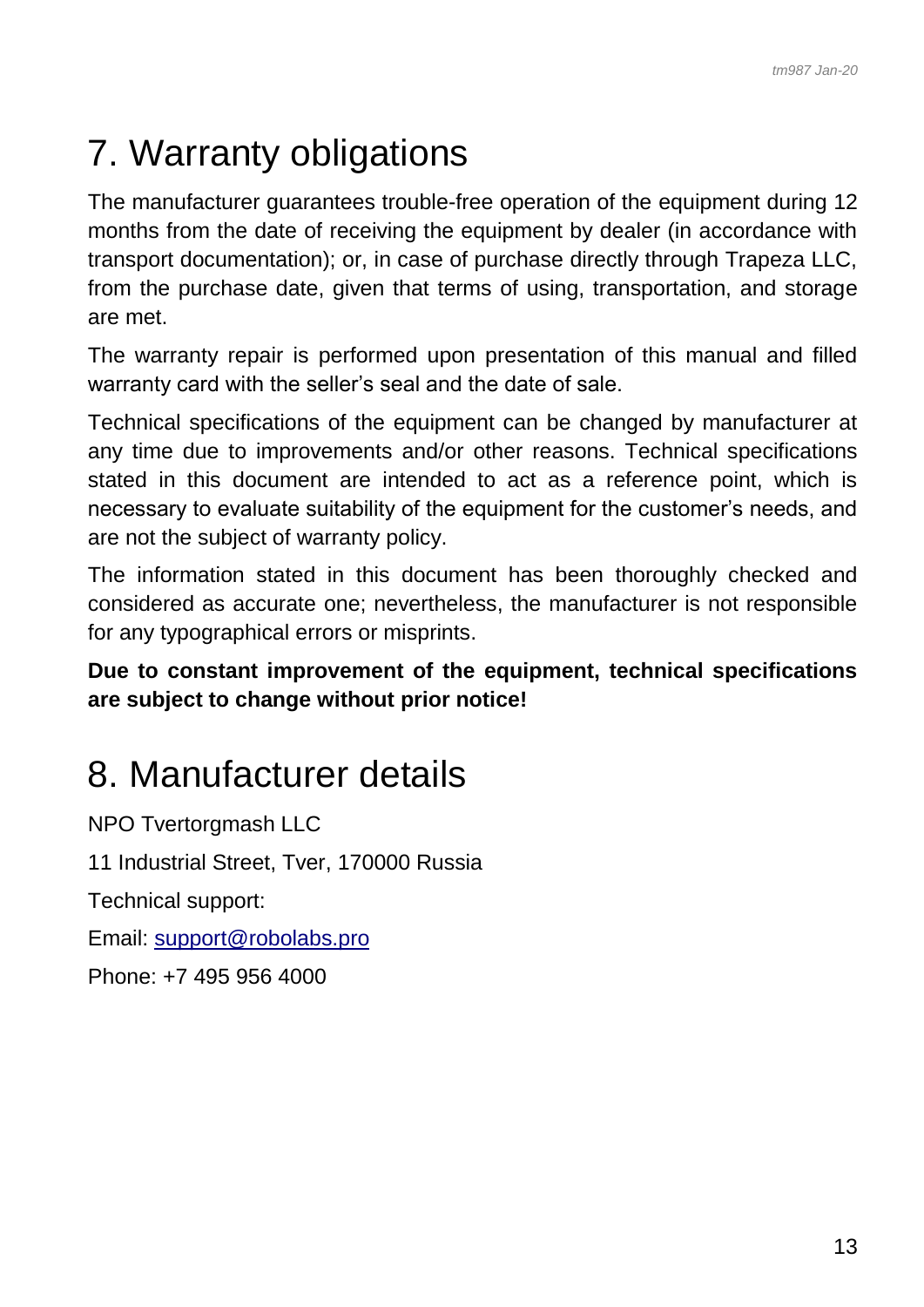# <span id="page-13-0"></span>Annex A. Electric components list

| <b>DESIGNATION</b>    | <b>MODEL</b>                              | <b>SPECS</b>                                                                                                                                 |
|-----------------------|-------------------------------------------|----------------------------------------------------------------------------------------------------------------------------------------------|
| Safety thermostate    | <b>TK24-13-1-220 Thermorex</b>            | 230 Vac, 16 A                                                                                                                                |
| Temperature sensor    | ДТПК124-00.32/4 Owen                      | Type K                                                                                                                                       |
| Capacitor             |                                           | 450 Vac, 8 uF                                                                                                                                |
| Temperature regulator | TC4SP, Autonics                           | 230 Vac                                                                                                                                      |
| DC1 socket            | PS-11, Autonics                           |                                                                                                                                              |
| Timer                 |                                           | 230 Vac                                                                                                                                      |
| DC2 socket            | PS-08, Autonics                           |                                                                                                                                              |
| Heater                |                                           | 230 Vac, $30\Omega$                                                                                                                          |
| Fuse 8,5x31,5         | E9F8GG10, ABB                             | 400 Vac, 10A                                                                                                                                 |
| Fuse holder           | DF83 Schneider Electric or<br>E93/20, ABB | 690 Vac, 20A                                                                                                                                 |
| <b>Buzzer</b>         | SC235B, Sonitron                          | 24 Vdc                                                                                                                                       |
| Contactor             | LC1D09M7, Schneider Electric              | 230 Vac, 9A                                                                                                                                  |
| AC motor with gearbox | Y100-140F 104JB30G1542, Linix             | 400/230 Vac                                                                                                                                  |
| Circuit breaker       | S203-C16, ABB                             | 400 Vac 16 A                                                                                                                                 |
| Switch                | B101S30, Emas                             | 4A                                                                                                                                           |
| Power supply          | DVPPS02, Delta                            | 24Vdc, 2A                                                                                                                                    |
|                       |                                           | 25A, 4-32 Vdc                                                                                                                                |
| Solid state relay     |                                           | 35A, 4-32 Vdc                                                                                                                                |
|                       | Solid state relay                         | ДПС-0,45-30 Electrointer<br>AT8N, Autonics<br>1GIK3CG41002, IRCA<br>DF2BA1000 Schneider Electric or<br>SA842070, Celduc<br>SAL963460, Celduc |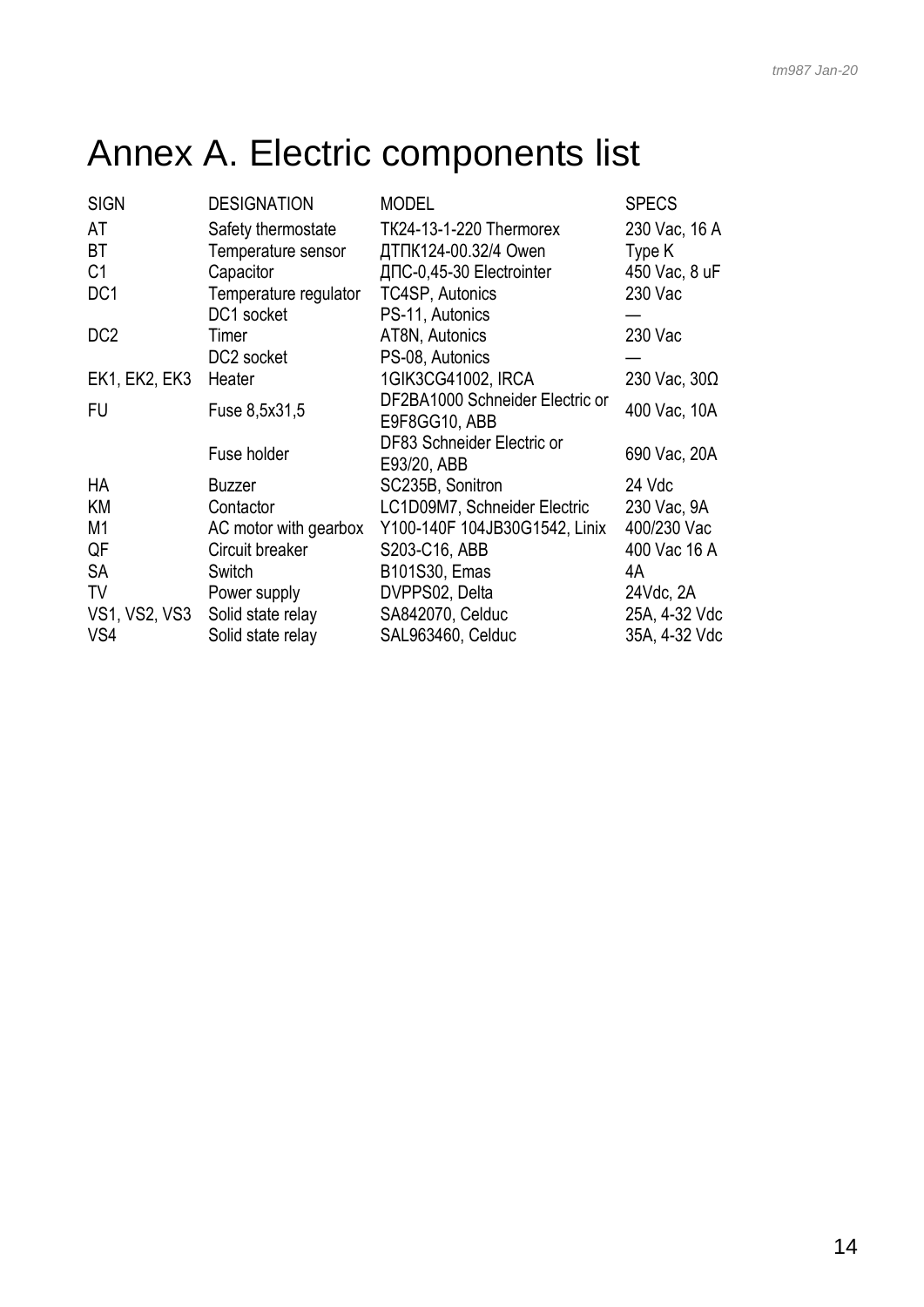# <span id="page-14-0"></span>Annex B1. Temperature regulator settings



| PARAMETER   | <b>VALUE</b>    | <b>DESCRIPTION</b>                                         |
|-------------|-----------------|------------------------------------------------------------|
| $1n-E$      | YC R.H          | Temperature sensor thermocouple K type                     |
| -5u<br>L    | 90              | Low limit set point value                                  |
|             | 180             | High limit set point value                                 |
| oUŁ         | 55 <sub>r</sub> | Control output: to solid-state relays                      |
| RL -        | Hп              | Alarm operation mode                                       |
| <b>RHYS</b> | 5               | Alarm output hysteresis                                    |
| ЯL          | $-2$            | Alarm temperature setting                                  |
|             | 120             | Proportional band                                          |
|             | 400             | Integral time setting (integral component)                 |
|             | 150             | Derivative time setting (derivative component)             |
|             |                 | Lock settings (all settings, except Operating temperature) |
|             |                 |                                                            |

<span id="page-14-1"></span>Default temperature set value (SV) is 165°С.

# Annex B2. Timer settings



Mode – F1, default set value – 12 seconds.